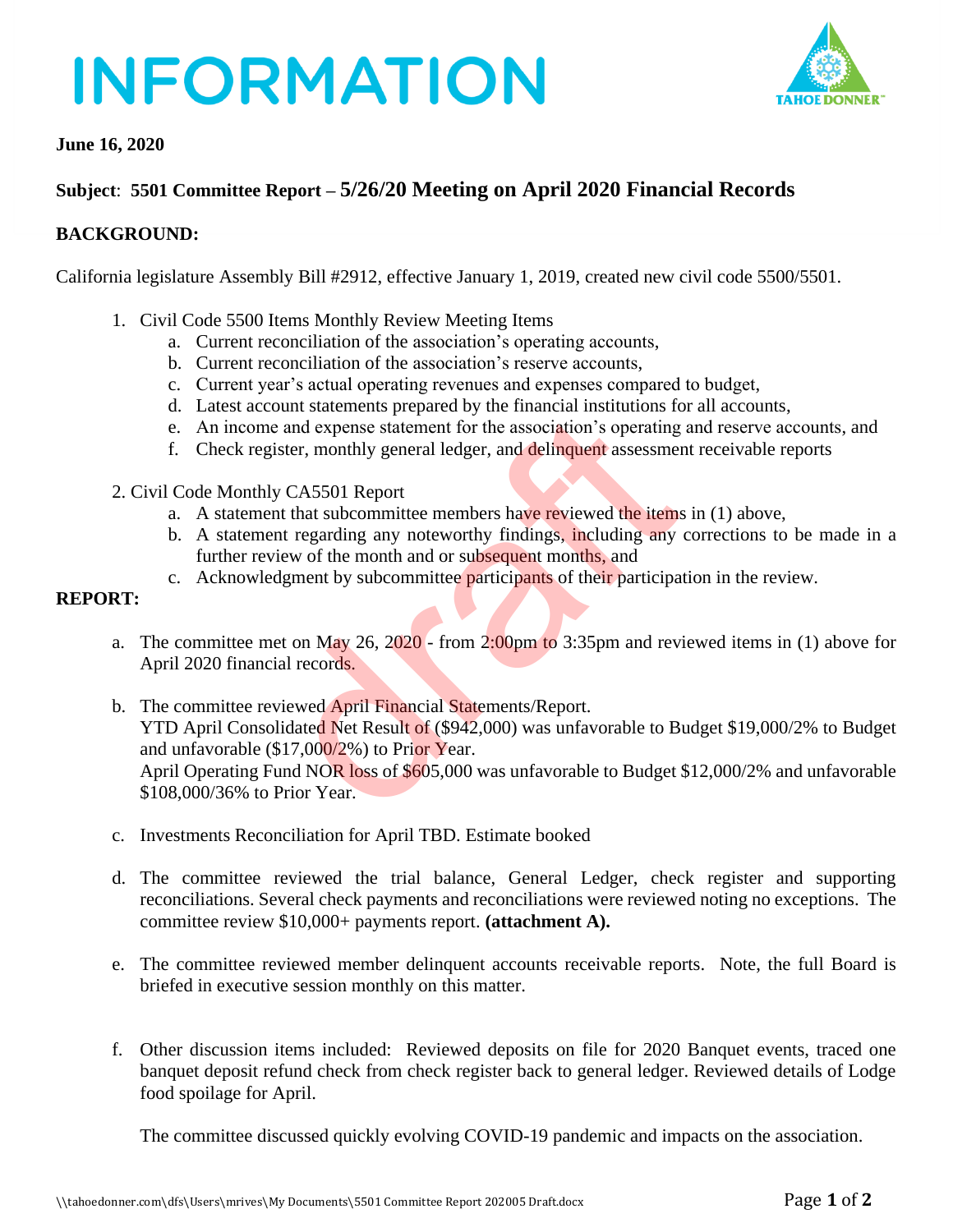## **INFORMATION**



g. The committee noted no adjustments necessary to the April 2020 financial statements. Items for follow-up at a future date include the following:

New,

- 1. Top 25 Delinquent Account report collection procedures
- 2. Company Cell phone information
- 3. Investment Reconciliation for April
- 4. RRF Savings for April
- 5. Process for allocating capital projects payroll

Old, remains outstanding:

- 1. F&B Cogs to be reviewed further
- 2. Research into refiling of prior year tax returns to include FICA tip tax credit.
- 3. Report to the Board on the ADA remodel of Northwoods bathrooms (contractors, costs)
- 4. Investment account reconciliation training
- h. Committee Attendees (Acknowledgment received via email confirmation for all listed below)
	- 1. Jeff Connors, Treasurer
	- 2. Charles Wu, President
	- 3. Steve Mahoney, Finance Committee designee
	- 4. Steve Miller, Finance Committee designee
	- 5. Cathy Ravano, Finance Committee designee
	- 6. Terry Watson, Finance Committee designee
	- 7. Brian Dunn, Director of Finance (Interim)
	- 8. Melanie Rives, Controller
	- 9. Tracy Pearson, Senior Accountant
- i. Next 5501 Meeting May 2020 Review is scheduled for June 23, 2020 (Board – Treasurer and Wu) (Finance Committee – Watson and -Ravano) Frequency into the HC<br>triation of Filing of prior year tax returns to include FIC<br>t to the Board on the ADA remodel of Northwoods bath<br>ment account reconciliation training<br>dees (Acknowledgment received via email confirmati

Prepared by: **Melanie Rives, Controller**

Board Agenda Meeting Date for Ratification: June 26, 2020

GM Approval for Agenda: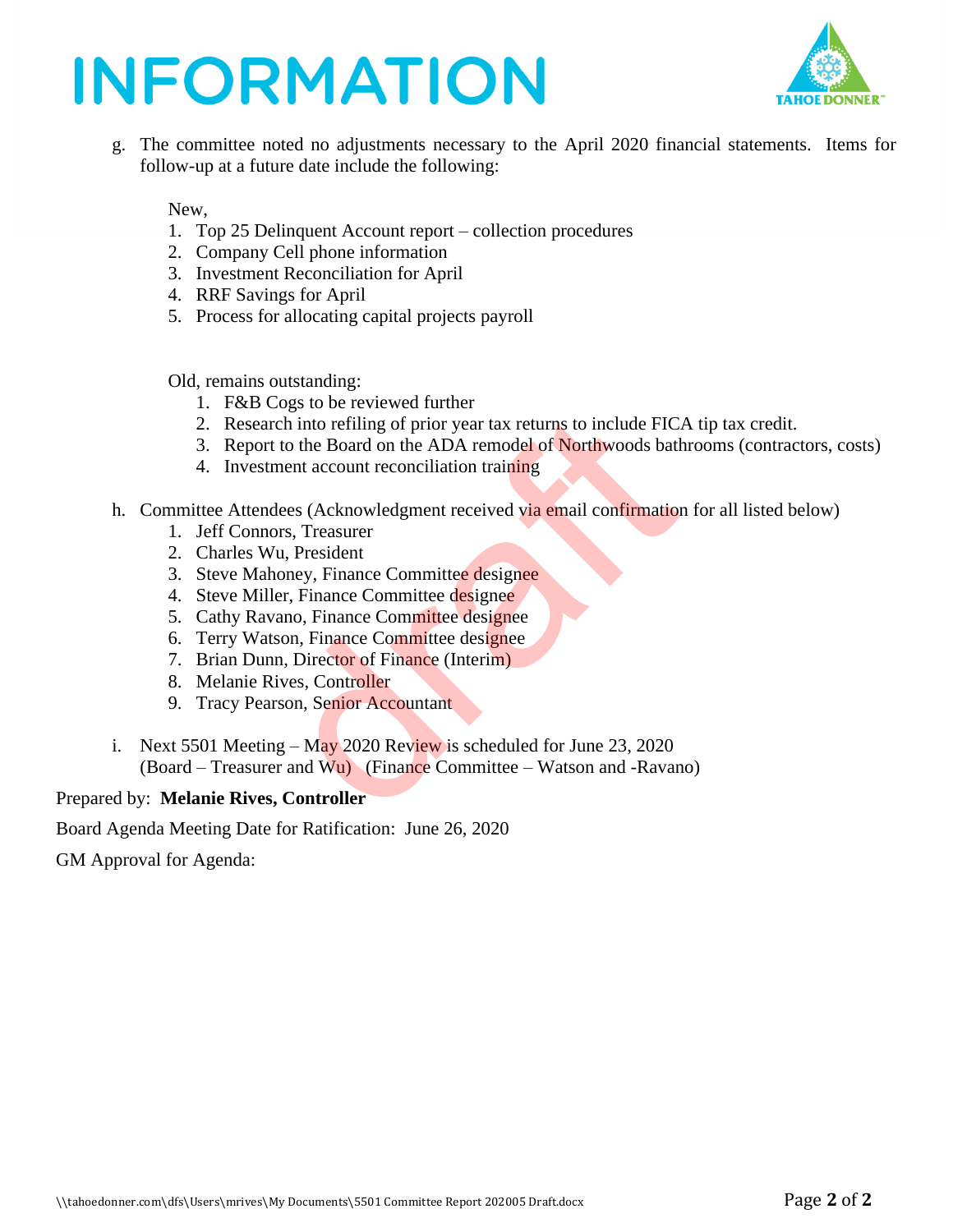### Attachment A

| Date:<br>Time:<br>User: | Wednesday, May 20, 2020<br>02:24PM<br><b>MRIVES</b> |                     |                                            | Page:<br>Report:<br>Company: | 1 of 2<br>03630.rpt<br><b>TDA</b> |            |                    |                      |                 |                                 |                |
|-------------------------|-----------------------------------------------------|---------------------|--------------------------------------------|------------------------------|-----------------------------------|------------|--------------------|----------------------|-----------------|---------------------------------|----------------|
| Check<br>Nbr            | Check<br><b>Type</b>                                | Check<br>Date       | Vendor ID<br>Vendor Name                   |                              | Period<br>To Post Closed          | Ref<br>Nbr | <b>Doc</b><br>Type | Invoice<br>Number    | Invoice<br>Date | <b>Discount</b><br><b>Taken</b> | Amount<br>Paid |
| Company:                | <b>TDA</b>                                          |                     |                                            |                              |                                   |            |                    |                      |                 |                                 |                |
| Acct / Sub:             | 10267                                               |                     | 901                                        |                              |                                   |            |                    |                      |                 |                                 |                |
| 203099                  | СK                                                  | 4/3/2020            | V5764<br>Blue Shield of California         | 04-20                        | $04 - 20$                         | 468310     | VO                 | 200770001632         | 3/17/2020       | 0.00                            | 87,807.66      |
| 203100                  |                                                     | 203105              | Missing                                    |                              |                                   |            |                    |                      |                 |                                 |                |
| 203106                  | СK                                                  | 4/3/2020            | V5687                                      | $04 - 20$                    | $04 - 20$                         | 468313     | VO                 | 00491501             | 3/17/2020       | 0.00                            | 6,467.31       |
|                         |                                                     |                     | Guardian Life Insurance Co of Ame          |                              |                                   |            |                    |                      |                 |                                 |                |
| 203106                  | СK                                                  | 4/3/2020            | V5687<br>Guardian Life Insurance Co of Ame | 04-20                        | $04 - 20$                         | 468351     | VO                 | 00491501             | 2/13/2020       | 0.00                            | 6,518.93       |
|                         |                                                     |                     |                                            |                              |                                   |            |                    |                      |                 | <b>Check Total</b>              | 12,986.24      |
| 203107<br>203133        | СK                                                  | 203132<br>4/3/2020  | Missing<br>V0246<br>Truckee Donner PUD     | 04-20                        | $04 - 20$                         | 468376     | <b>VO</b>          | <b>Various Accts</b> | 3/25/2020       | 0.00                            | 32,423.64      |
|                         |                                                     |                     |                                            |                              |                                   |            |                    |                      |                 |                                 |                |
| 203134                  |                                                     | 203135              | Missing                                    |                              |                                   |            |                    |                      |                 |                                 |                |
| 203136                  | СK                                                  | 4/3/2020            | V0472<br>Wilcox Miller & Nelson            | 04-20                        | $04 - 20$                         | 468378     | VO                 | 2755                 | 3/20/2020       | 0.00                            | 25,000.00      |
|                         |                                                     | 203162              |                                            |                              |                                   |            |                    |                      |                 |                                 |                |
| 203137<br>203163        | СK                                                  | 4/10/2020           | Missing<br>V0067                           | $04 - 20$                    | $04 - 20$                         | 468439     | VO                 | 0024201              | 3/24/2020       | 0.00                            | 10,479.81      |
|                         |                                                     |                     | M & I Technology Consulting                |                              |                                   |            |                    |                      |                 |                                 |                |
| 203164                  |                                                     | 203173              |                                            |                              |                                   |            |                    |                      |                 |                                 |                |
| 203174                  | СK                                                  | 4/10/2020           | Missing<br>V3261                           | $04 - 20$                    | $04 - 20$                         | 468397     | VO                 | MULTIACCT0320        | 3/31/2020       | 0.00                            | 16,685.60      |
|                         |                                                     |                     | Southwest Gas Corporation                  |                              |                                   |            |                    |                      |                 |                                 |                |
|                         |                                                     |                     |                                            |                              |                                   |            |                    |                      |                 |                                 |                |
| 203175                  |                                                     | 203180              | Missing                                    |                              |                                   |            |                    |                      |                 |                                 |                |
| 203181                  | VC                                                  | 4/16/2020           | T3051<br><b>Terry Barger</b>               | 04-20                        | $04 - 20$                         |            |                    |                      |                 |                                 |                |
|                         |                                                     |                     |                                            |                              |                                   |            |                    |                      |                 |                                 |                |
| 203182                  | <b>CK</b>                                           | 4/16/2020           | T3051<br>Terry Barger                      | 04-20                        | 04-20                             | 468462     | VO                 | <b>DEP REFUND</b>    | 4/16/2020       | 0.00                            | 16,626.00      |
|                         |                                                     |                     |                                            |                              |                                   |            |                    |                      |                 |                                 |                |
| 203183<br>203188        | СK                                                  | 203187<br>4/24/2020 | Missing<br>V5764                           | $04 - 20$                    | $04 - 20$                         | 468545     | VO                 | 201070001800         | 4/16/2020       | 0.00                            | 85,144.61      |
|                         |                                                     |                     | Blue Shield of California                  |                              |                                   |            |                    |                      |                 |                                 |                |
|                         |                                                     |                     |                                            |                              |                                   |            |                    |                      |                 |                                 |                |
| 203189                  |                                                     | 203195              | Missing                                    |                              |                                   |            |                    |                      |                 |                                 |                |
| 203196                  | СK                                                  | 4/24/2020           | V5255<br>Elements Mountain Company         | 04-20                        | $04 - 20$                         | 468529     | VO                 | 18073                | 10/4/2019       | 0.00                            | 21,000.00      |
|                         |                                                     |                     |                                            |                              |                                   |            |                    |                      |                 |                                 |                |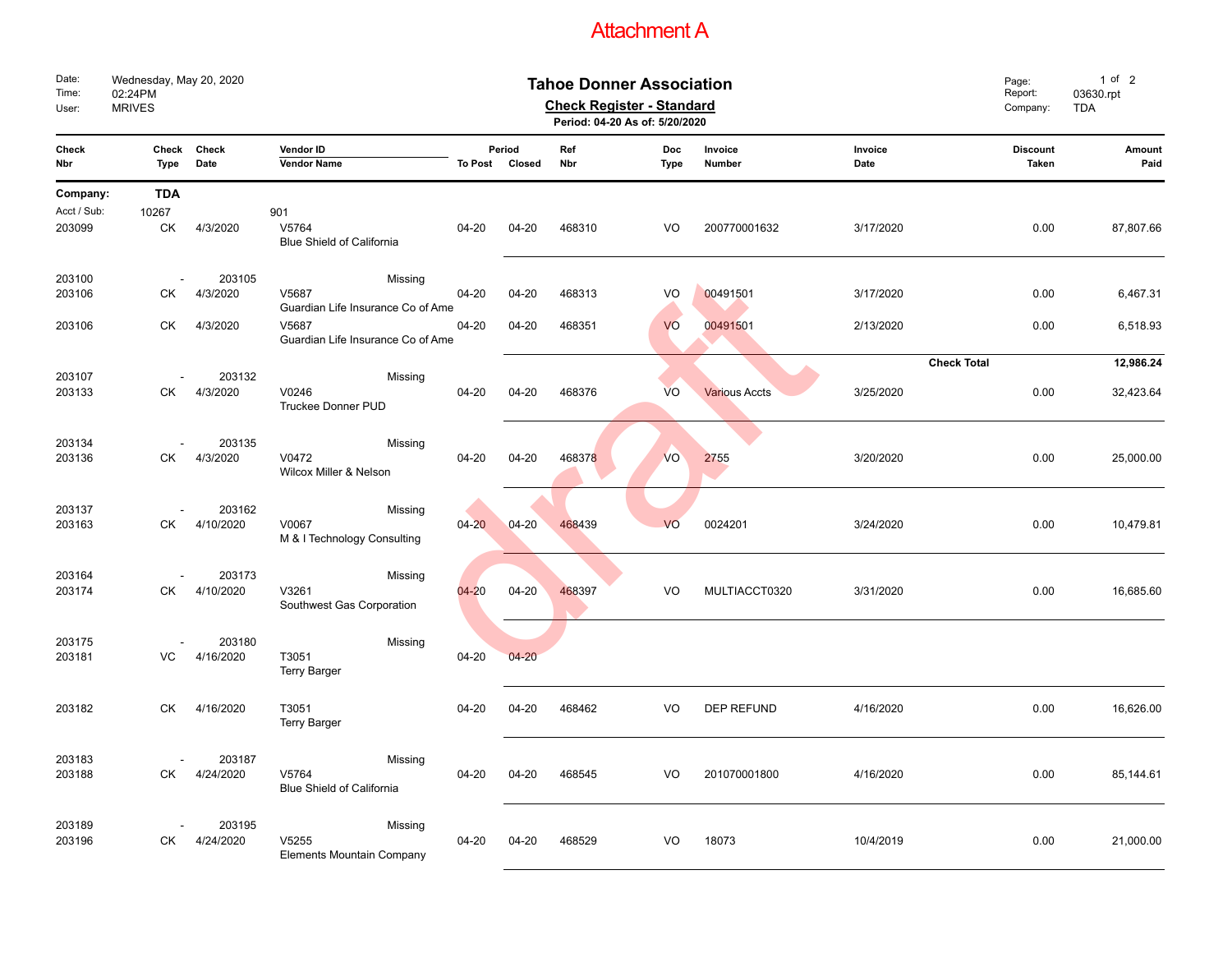| Date:<br>Time:<br>User: | Wednesday, May 20, 2020<br><b>Tahoe Donner Association</b><br>02:24PM<br><b>Check Register - Standard</b><br><b>MRIVES</b><br>Period: 04-20 As of: 5/20/2020 |                     |                                               |                    |                          |                           |                |                     | Page:<br>Report:<br>Company: | $2$ of $2$<br>03630.rpt<br><b>TDA</b> |                |
|-------------------------|--------------------------------------------------------------------------------------------------------------------------------------------------------------|---------------------|-----------------------------------------------|--------------------|--------------------------|---------------------------|----------------|---------------------|------------------------------|---------------------------------------|----------------|
| Check<br>Nbr            | Check<br>Type                                                                                                                                                | Check<br>Date       | Vendor ID<br><b>Vendor Name</b>               |                    | Period<br>To Post Closed | Ref<br>Nbr                | Doc<br>Type    | Invoice<br>Number   | Invoice<br>Date              | <b>Discount</b><br>Taken              | Amount<br>Paid |
| 203197                  | СK                                                                                                                                                           | 4/24/2020           | V5480<br>Giant Bicycle, Inc                   | $04 - 20$          | $04 - 20$                | 468449                    | VO             | 5597161             | 2/25/2020                    | 0.00                                  | 11,512.40      |
| 203197                  | СK                                                                                                                                                           | 4/24/2020           | V5480<br>Giant Bicycle, Inc                   | $04 - 20$          | $04 - 20$                | 468451                    | VO             | 5597213             | 2/26/2020                    | 0.00                                  | 2,193.00       |
| 203197                  | СK                                                                                                                                                           | 4/24/2020           | V5480<br>Giant Bicycle, Inc                   | 04-20              | $04 - 20$                | 468452                    | VO             | 5603868             | 3/17/2020                    | 0.00                                  | 2,547.60       |
|                         |                                                                                                                                                              |                     |                                               |                    |                          |                           |                |                     | <b>Check Total</b>           |                                       | 16,253.00      |
| 203198<br>203206        | СK                                                                                                                                                           | 203205<br>4/24/2020 | Missing<br>T1549<br>Day, Mark and Marsha      | $04 - 20$          | $04 - 20$                | 468542                    | <b>VO</b>      | RETURN0420          | 4/22/2020                    | 0.00                                  | 11,303.29      |
| 203207<br>203214        | СK                                                                                                                                                           | 203213<br>4/24/2020 | Missing<br>T1312<br>Mt Lincoln Construction   | $04 - 20$          | $04 - 20$                | 468485                    | VO             | 16                  | 4/6/2020                     | 0.00                                  | 71,700.93      |
| 203215<br>203246        | СK                                                                                                                                                           | 203245<br>4/24/2020 | Missing<br>V0246<br><b>Truckee Donner PUD</b> | $04 - 20$          |                          | 468534                    | VO             | <b>VARIOUSACCTS</b> | 4/15/2020                    | 0.00                                  | 24,627.34      |
| Check Count:            |                                                                                                                                                              | 14                  |                                               |                    |                          |                           |                |                     |                              |                                       |                |
|                         |                                                                                                                                                              |                     |                                               |                    |                          |                           |                |                     | <b>Acct Sub Total:</b>       |                                       | 432,038.12     |
|                         |                                                                                                                                                              |                     |                                               | <b>Check Type</b>  |                          |                           | Count          | <b>Amount Paid</b>  |                              |                                       |                |
|                         |                                                                                                                                                              |                     |                                               | Regular            |                          |                           | 13             | 432,038.12          |                              |                                       |                |
|                         |                                                                                                                                                              |                     |                                               | Hand               |                          |                           | 0              | 0.00                |                              |                                       |                |
|                         |                                                                                                                                                              |                     |                                               | Electronic Payment |                          |                           | 0              | 0.00                |                              |                                       |                |
|                         |                                                                                                                                                              |                     |                                               | Void               |                          |                           | $\overline{1}$ | 0.00                |                              |                                       |                |
|                         |                                                                                                                                                              |                     |                                               | Stub<br>Zero       |                          |                           | 0<br>0         | 0.00<br>0.00        |                              |                                       |                |
|                         |                                                                                                                                                              |                     |                                               | Mask               |                          |                           | 0              | 0.00                |                              |                                       |                |
|                         |                                                                                                                                                              |                     |                                               | Total:             |                          |                           | 14             | 432,038.12          |                              |                                       |                |
|                         |                                                                                                                                                              |                     |                                               |                    |                          | <b>Company Disc Total</b> |                | 0.00                | <b>Company Total</b>         |                                       | 432,038.12     |